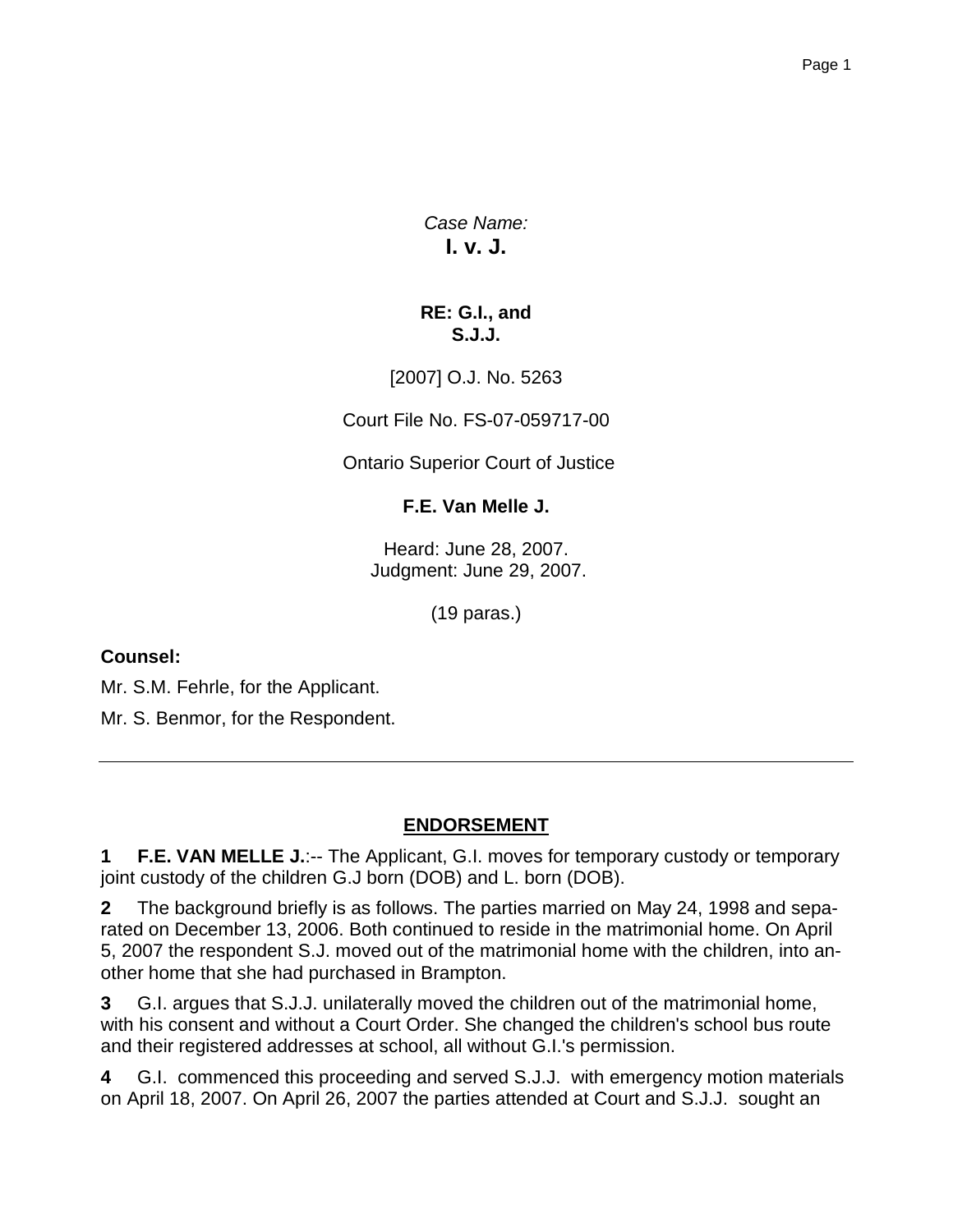adjournment. Justice van Rensberg granted the adjournment and made an order that G.I. have specified access.

**5** On May 10, 2007 Justice Fragomeni requested the involvement of the Office of the Children's Lawyer, adjourned the motion to a date following the Case Conference set for June 19, 2007 and granted G.I. specified access to the children.

**6** On June 19, 2007 Justice Murray made another request for the involvement of the Office of the Children's Lawyer, Justice Fragomeni's Order having expired because S.J.J. did not get her information form to the Office of the Children's Lawyer within its time requirements.

**7** Mr. Justice Murray also made an Order on Consent which provided that G.I. would pay child support; that G.I. would have specified access; and that the matrimonial home would be listed for sale.

**8** S.J.J. argues that she had to move out of the matrimonial home with the children because the conditions in the matrimonial home were unbearable. She says in her affidavit that by the Spring of 2005 there was a lot of conflict in the marriage. She cites an argument that occurred in May of 2005 and says that when she barricaded herself and L. in the bedroom G.I. broke the door in two.

**9** She says that on December 13, 2006 when she told G.I. that she wanted a divorce they argued and fought. She says that he followed her into the master en suite, grabbed hold of her and would not let her go.

**10** She says that on February 19, 2007 G.I. lost his temper, shoved her bedroom door, broke the door jamb and punched a hole in the wall of G.J. bedroom. As a result of the events on February 19, 2007 she called the police. According to S.J.J., the police arrived, defused the situation and directed G.I. to stay away from her.

**11** S.J.J. further states as follows:

From December 13, 2006 until I vacated the home on April 5, 2007, the Applicant slept in our son's bedroom. The atmosphere in the home was extremely tense. The children felt it and it was causing them anxiety and confusion. I knew that it was necessary to move out, but I was extremely fearful of the Applicant and what he might do.

I was feeling very worried and felt that I had little options. I contacted various women's shelters in the community, but did not want to cause added anxiety to the children.

**12** For the record, G.I. denies S.J.J.'s allegations. He says that the allegations of abuse by him are false.

**13** In March 2007 the agreement that S.J.J. entered into for the purchase of her new property was finalized. The mortgage agreement was entered into on March 20, 2007. S.J.J. says that she did not disclose the purchase of this home on her financial statement because she prepared it on March 21, 2007. The Financial Statement was signed on April